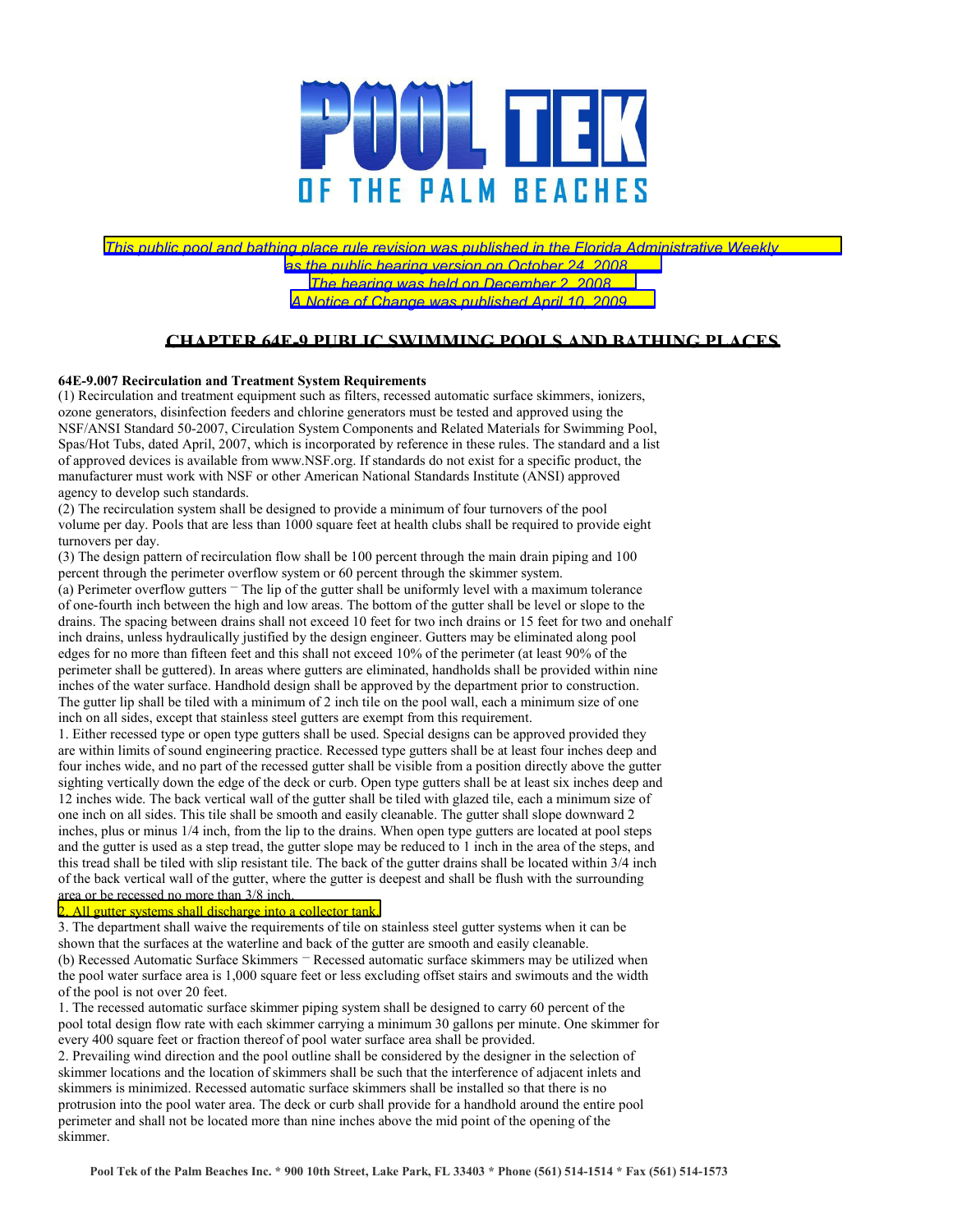3. Recessed automatic surface skimmers may be installed with an equalizer valve and an equalizer line when the skimmer piping system is connected directly to pump suction. If installed, the equalizer valve shall be a spring loaded vertical check valve which will not allow direct suction on the equalizer line. Float valves are prohibited. The equalizer line inlet shall be installed at least one foot below the normal pool water level and the equalizer line inlet shall be protected by an ASME/ANSI A112.19.8-2007 compliant cover/grate. The equalizer line shall be sized to handle the expected flow with a two inch minimum line size. For existing pools, within 180 days of effective date of this rule, skimmer equalizer lines shall be permanently plugged or ASME/ANSI A112.19.8-2007 compliant covers/grates shall be installed at the inlet.

4. A wall inlet fitting shall be provided directly across from each skimmer.

5. A minimum 6-inch water line tile shall be provided on all pools with automatic skimmer systems, each a minimum size of one inch on all sides. Glazed tile that is smooth and easily cleanable shall be utilized. (4) Pumps – If the pump or suction piping is located above the water level of the pool, the pump shall be self-priming. Pumps that take suction prior to filtration shall be equipped with a hair and lint strainer. The recirculation pump shall be selected to provide the required recirculation flow against a minimum total dynamic head of 60 feet unless hydraulically justified by the design engineer. Vacuum filter systems pumps shall provide at least 50 feet of total dynamic head. Should the total dynamic head required not be appropriate for a given project, the design engineer shall provide an alternative.

(5) Filters – Filters sized to handle the required recirculation flow shall be provided.

(a) Filter capacities – The maximum filtration rate in gallons per minute per square foot of filter area shall be: fifteen (twenty if so approved utilizing the procedure stated in subsection 64E-9.007(1), F.A.C.) for high rate sand filters, three for rapid sand filters, three-hundred-seventy-five thousandths for pleated cartridge filters and two for Diatomaceous Earth (D.E.) type filters.

(b) Filter Appurtenances.

1. Pressure filter systems shall be equipped with an air relief valve, influent and effluent pressure gauges with minimum face size of two inches reading 0-60 pounds per square inch (psi), and a sight glass when a backwash line is required.

2. Vacuum filter systems shall be equipped with a vacuum gauge which has a two inch face and reads from 0-30 inches of mercury.

3. Precoat – A precoat pot or collector tank shall be provided for D.E. type systems.

(c) Filter tanks and elements – The filter area shall be determined on the basis of effective filtering surfaces with no allowance given for areas of impaired filtration, such as broad supports, folds, or portions which may bridge. D.E. filter elements shall have a minimum one inch clear spacing between elements up to a four square foot effective area. The spacing between filter elements shall increase one-eighth inch for each additional square foot of filter area or fraction thereof above an effective filter area of four square feet. All cartridges used in public pool filters shall be permanently marked with the manufacturer's name, pore size and area in square feet of filter material.

All cartridges with end caps shall have the permanent markings on one end cap. Vacuum filter tanks shall have coved intersections between the wall and the floor and the tank floor shall slope to the filter tank drain. The D.E. filter tank and elements shall be installed such that the recirculation flow draw down does not expose the elements to the atmosphere whenever only the main drain valve is open or only the surface overflow gutter system valve is open.  $(6)$  Piping – All plastic pipe used in the recirculation system shall be imprinted with the manufacturer's name and

the NSF-pw logo for potable water applications. Size, schedule, and type of pipe shall be included on the drawings. (7) Valves – Return lines, main drain lines, and surface overflow system lines, shall each have proportioning valves.

(8) Flow Velocity – Pressure piping shall not exceed 10 feet per second, except that precoat lines with higher velocities may be used when necessary for agitation purposes. The flow velocity in suction piping shall not exceed six feet per second except that flow velocities up to 10 feet per second in filter assembly headers will be acceptable. Main drain systems and surface overflow systems which discharge to collector tanks shall be sized with a maximum flow velocity of three feet per second. The filter and vacuuming system shall have the necessary valves and piping to allow filtering to pool, vacuuming to waste, vacuuming to filter, complete drainage of the filter tank, backwashing for sand and pressure D.E. type filters and precoat recirculation for D.E. type filters.

(9) Inlets – All inlets shall be adjustable with wall type inlets being directionally adjustable and floor type inlets having a means of flow adjustment. Floor inlets shall be designed and installed such that they do not protrude above the pool floor and all inlets shall be designed and installed so as not to constitute sharp edges or protrusions hazardous to pool bathers. Floor inlets for vinyl liner and fiberglass pools, shall be smooth with no sharp edges, and shall not extend more than 3/8 inches above the pool floor. Wall inlets shall be installed a minimum of 12 inches below the normal operating water level unless precluded by the pool depth or intended for a specific acceptable purpose.

(a) Pools 30 feet in width or less, with wall inlets only shall have enough inlets such that the inlet spacing does not exceed 20 feet based on the pool water perimeter.

(b) Pools 30 feet in width or less with floor inlets only shall have a number of inlets provided such that the spacing between adjacent inlets does not exceed 20 feet and the spacing between inlets and adjacent walls does not exceed 10 feet.

(c) A combination of wall and floor inlets may be used in pools 30 feet in width or less only if requirements of paragraph (a) or (b) are fully met.